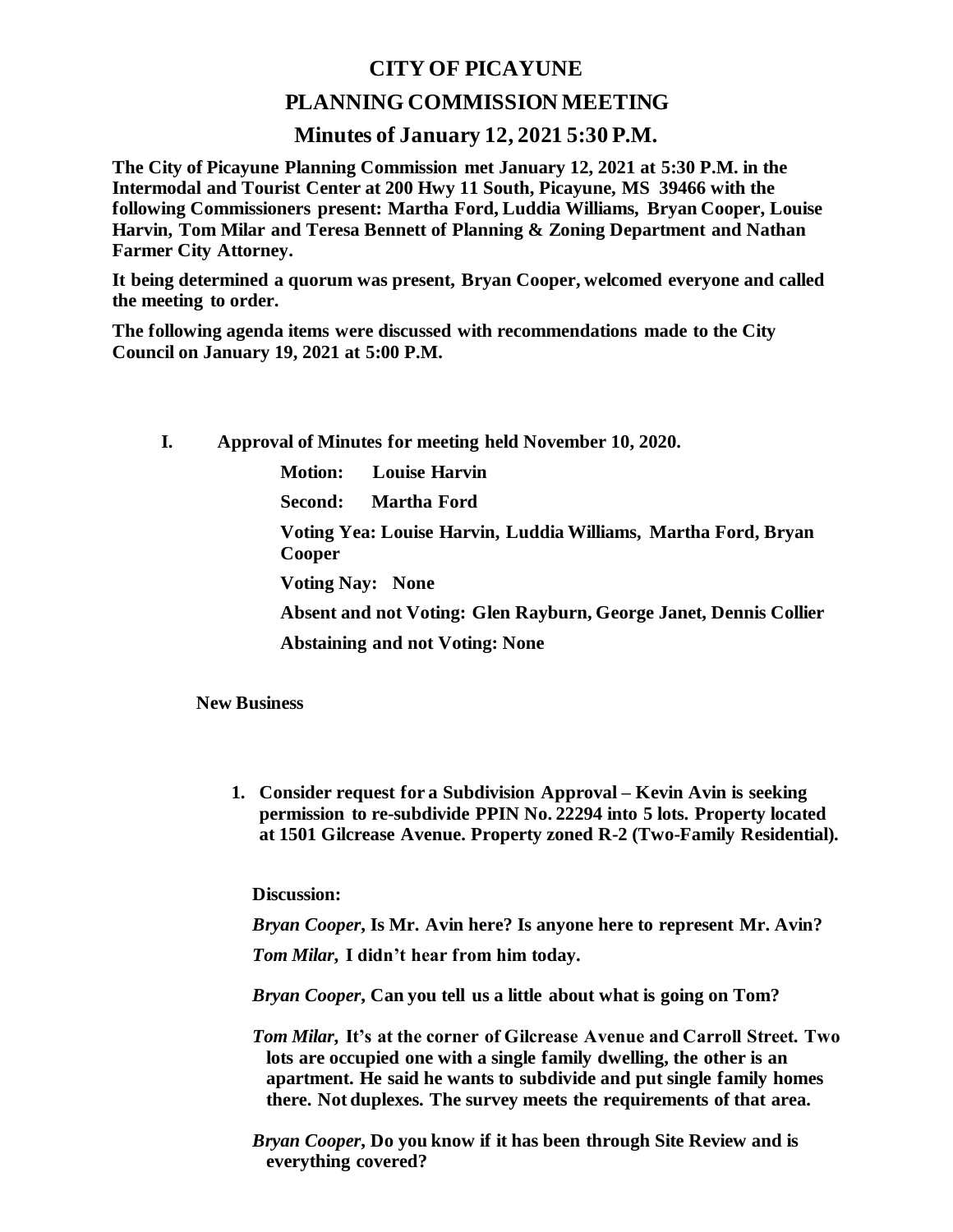*Tom Milar***, He does not need to go through Site Review for single family homes.**

*Martha Ford***, Does it meet the lot size requirements for that area?**

*Tom Milar***, Yes, it meets the requirements for single family.**

**Bryan Cooper, How many lots is he talking about?**

**Tom Milar, 5 lots.**

**Louis B Stockstill, I reside at 1228 Highland Drive. The property in question, my family owns 3 lots on Gilcrease Avenue and one residential house on Gilcrease Avenue. I have a lot that butts right up north of the property in question.**

**Bryan Cooper, Do you have an objection to it?**

**Louis B Stockstill, Yes I have several objections to it. It's my understanding it will be single family.**

**Bryan Cooper, Yes sir.**

**Louis B Stockstill, Will they be rentals or will they be sold?**

**Bryan Cooper, We have no way of knowing that.**

**Tom Milar, Mr. Avin told me he was getting out of the rental business.**

**Martha Ford, Is this the correct plat?**

**Tom Milar, Yes, that is the corrected plat. The legal in the paper was incorrect.**

**Bryan Cooper, Is the legal description is the only thing incorrect?**

**Teresa Bennett, Yes.**

**Martha Ford, Are the lots the same?**

**Teresa Bennett, Yes.**

- **Nathan Farmer, You need to exhibit that plat for anyone who wants to see it.**
- **Louis B Stockstill, Are you going with the legal description that was run in the paper? Which one are we going with?**
- **Tom Milar, Our problem is that this request has been going on for 4 months now, because of the Coronavirus, and one time we didn't have a quorum. Mr. Stockstill came in before us after the first meeting to say he disagreed with the survey the property description. I contacted the**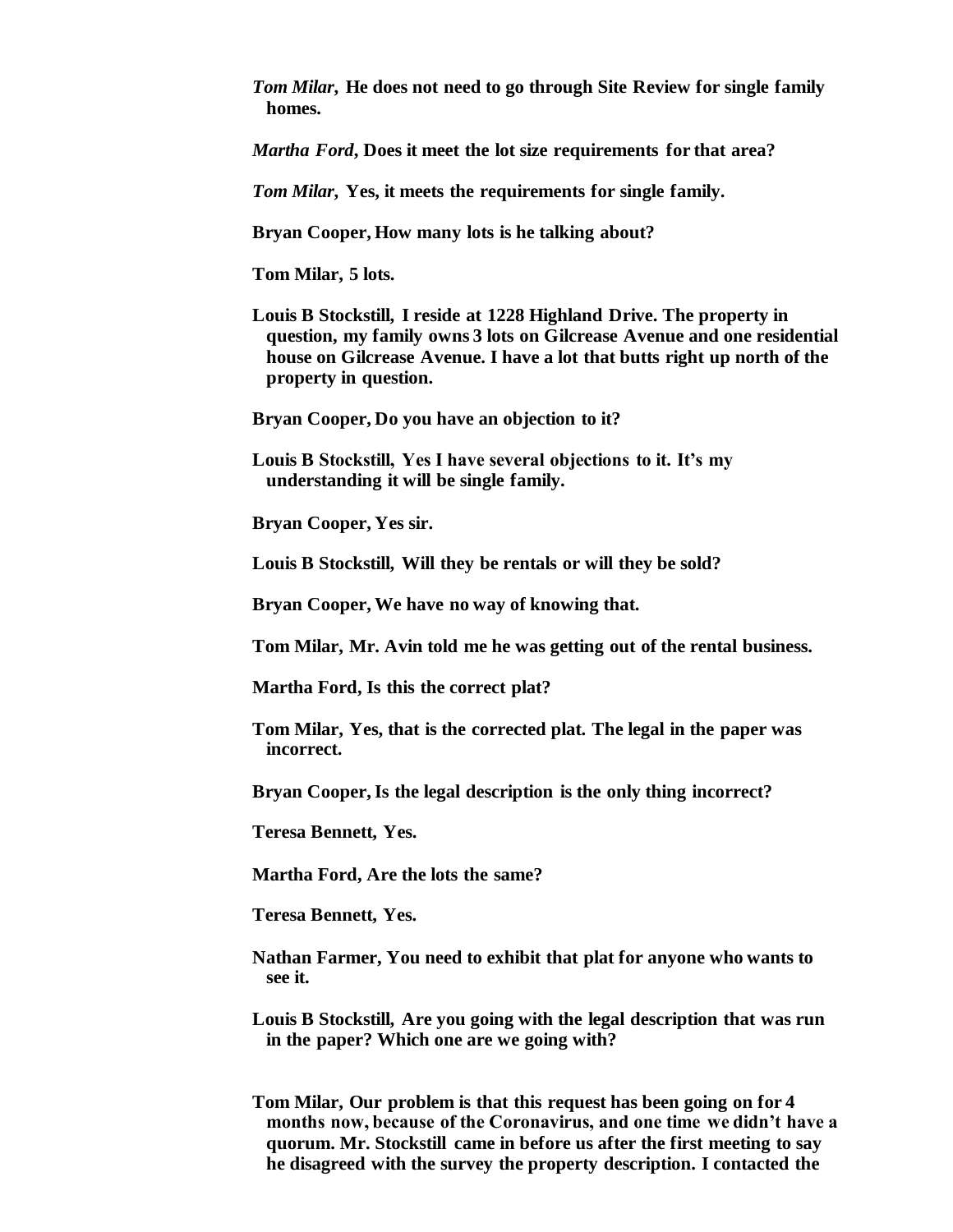**land owner and explained to him what was going on and he contacted his surveyor and had him go and survey it again. The new survey did show an issue with the old legal description and it was corrected and new plats and legal description was given to our office. Our office sent that legal in to be published, but it doesn't go to the Picayune Item office, it is sent to Dallas Texas. Apparently when they received the legal and it looked just like the one we had recently sent in and they used the one they already had on file, but we did not know this until today when Mr. Stockstill came into our office today and said the legal in the paper was the old one, which is incorrect. We went back and checked all of our papers and the right one was sent in, not sure what happened.**

**Bryan Cooper, May I ask what was wrong with the legal description?**

- **Louis B Stockstill, I got a copy of the warranty deed for the property in question, where he had bought it from his mother-in-law in 1999. The property description is a little different from the property description off of the survey. I have a problem with that. My warranty deed on my property, which has not been surveyed, shows a discrepancy of about 8 foot on one of his corners.**
- **Bryan Cooper, Tom, does that new legal description correct that discrepancy?**

**Tom Milar, Yes. He said it was not 8 foot only 5 foot or so.**

- **Martha Ford, If you hadn't randomly pulled the deed, you wouldn't have found this. This amazes me. It would have never been caught. And there would have been a discrepancy in this legal for years down the road.**
- **Bryan Cooper, Did that 8 foot discrepancy create an encroachment upon you?**
- **Louis B Stockstill, I have my own deed and if you do the math it shows about 8 foot.**
- **Tom Milar, They did fix the legal and the surveyor said it wasn't 8 foot and that he did find all the markers down off Carroll Street, that were not found the first time, so he was able to make the necessary changes to the legal description.**
- **Nathan Farmer, I just want to bring up the issue with the publication and corrections. What is before you tonight a survey that is in error and the publication is in error. If you are going to act on the new survey you will have to re-publish the legal before you can vote.**
- **Bryan Cooper, Are you saying that we really can't take action on this tonight?**
- **Nathan Farmer, If you do, you will be creating an encroachment. I would suggest and it's probably going to be inconvenient for everyone. I suggest that you re-publish properly it will then correctly bring it before the commission and the commission will be able to act on it at**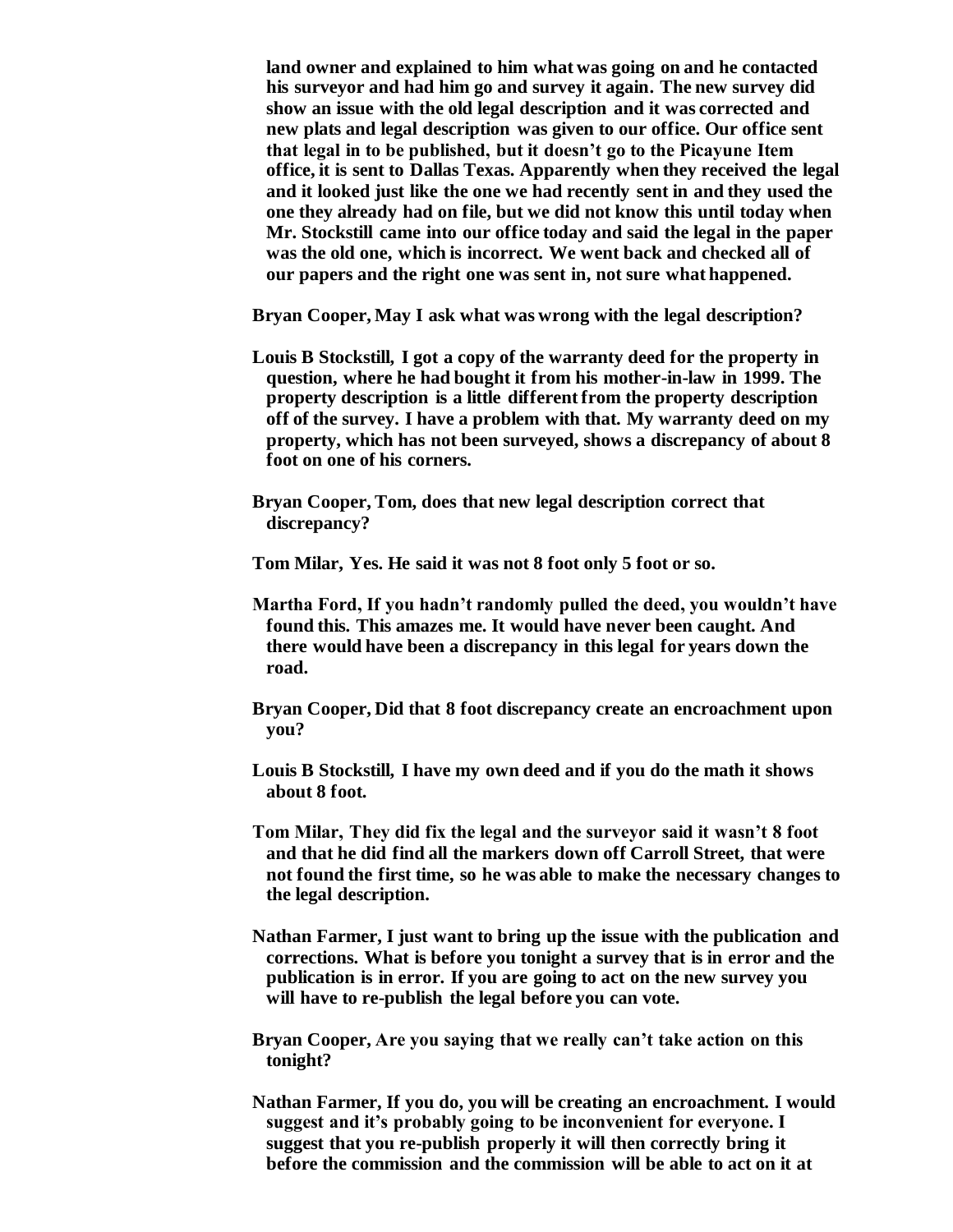**that time to make a recommendation to the City Council. That is what the Planning Commission does; it's a fact finder, holds the public hearing and sends the minutes to the City Council for their review. In order for the Subdivision Ordinance to be complied with on subdividing a property we have to have a proper publication, otherwise the only thing you can do is act on what is in your packet tonight. I would suggest that you take it under advisement and carry it over to the next meeting, so that will give Tom the opportunity to make sure the publication has been properly published and gives everyone the opportunity to go over to see what's going on and then make their objections if they need to or state their concerns. I have not seen the new survey it may resolve all the concerns of the encroachment and overlaps, it may not.**

**Bryan Cooper, Do we have anymore comments?**

**Jody Mars, My concerns don't have anything to do with encroachments, mine is about infrastructure and flooding my lot. We can go back to years before when the gentleman had the house before me. I have letters I hope I haven't burnt them. He fought the City because of the duplexes already there, it floods. They were supposed to put in a drainage ditch that drains down to Boley. That has never been done. I had to put a pump under my house just to keep it dry. I have pictures of water up to my calf in my back yard. Inside the city limits, because of what is happening around me. If he puts fill in and builds up, it is worse for me and my neighbors.**

**Bryan Cooper, Tom, Do they have to present a drainage plan?**

**Tom Milar, no, only in a flood zone. But if he was to build duplexes he would have to show where his drain off was going. Single family as long as he is 1 foot above the base flood level or at least 1 foot above the center of the road grade. There no drainage plan that needs to be submitted.**

**Bryan Cooper, What if he knowingly puts his water on the neighbors?**

- **Tom Milar, When he comes in and is ready to build, I will explain to him that there is a drainage problem behind him that needs to be addressed. He seems like a very reasonable individual, he never gave any issues about getting new survey. I can't require him unless he causes adverse flooding from that location. We do have an ordinance that states you cannot cause adverse flooding on your neighbor.**
- **Bryan Cooper, Based on the recommendation from the City Attorney, we are at a point where we cannot go any further.**

**After discussion, with opposition, the Planning Commission made the decision to take this request under advisement and bring it to the next Planning Commission meeting on February 9, 2021 after it has been properly published and reviewed. The following vote was taken:**